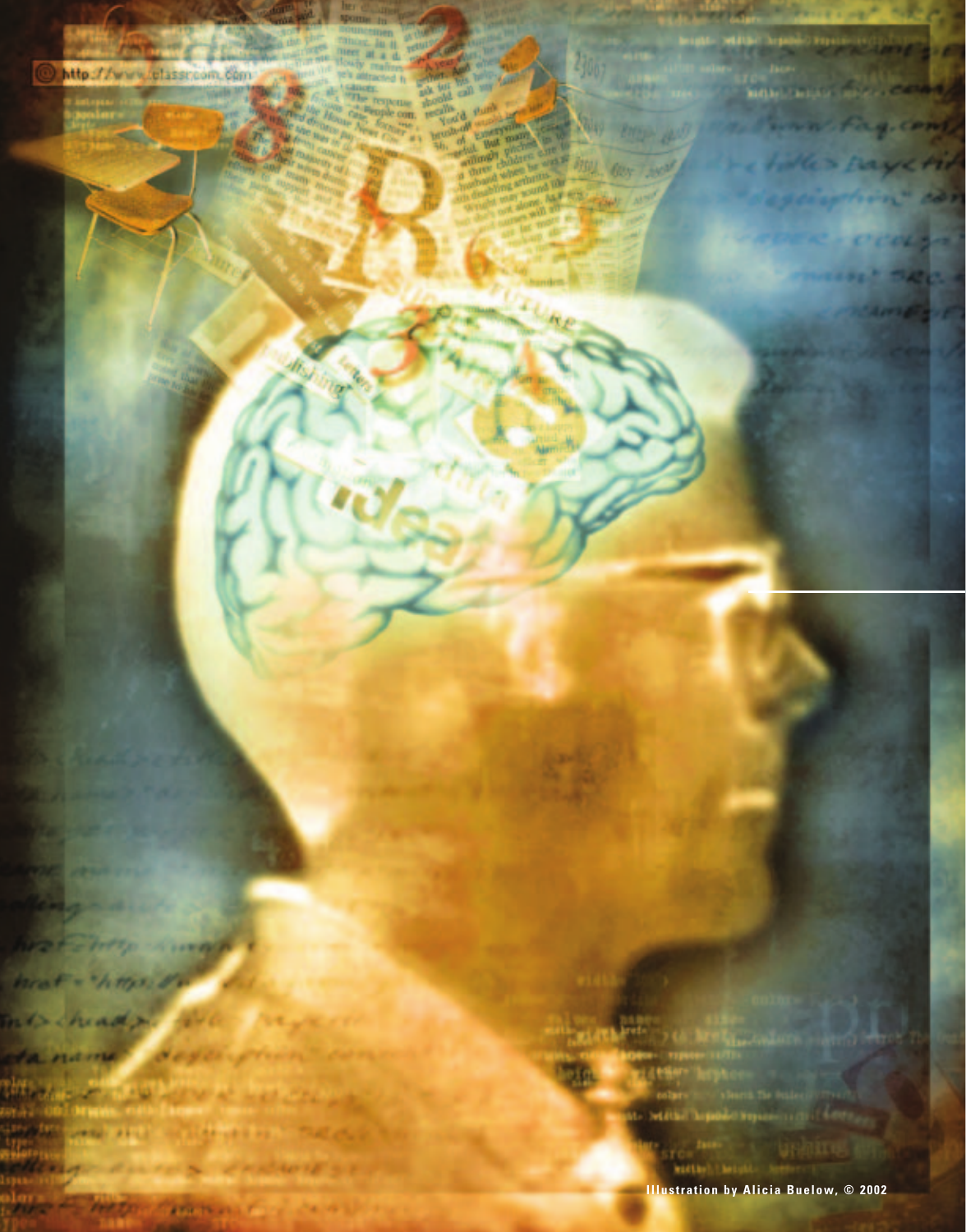# **By Colleen Carmean and Jeremy Haefner**

Mind Course **Transforming** Course Management Systems into Effective Learning Environments

> The quick acceptance—indeed, the enthusiastic embrace—of course management systems (CMSs) by college and university faculty and students is leading to numerous questions: What is happening in the generally slow-tochange environment of teaching and learning that is permitting this swift adoption? Why would an often clunky, nothing-new-in-the-software application become so swiftly de rigueur in disciplines across higher education? Why would pedagogy that changes at the pace of a snail on holiday suddenly adopt the CMS for an anytime, all-the-time classroom experience?

over

The answer to all these questions is threefold, involving (1) the CMS itself; (2) the deeper learning principles addressed by the CMS; and (3) the effective learning environment that is created when these principles are applied to the CMS. The CMS tools, integrated with best practices for deeper learning, allow for a synthesis of appropriate, engaging, and student-centered experiences under a CMS learning environment. The effective use of CMS-bundled technologies thus allows the student to experience "deeper learning"—or what Andrea DiSessa speaks of as the environment in which a student can "learn much more, learn it earlier and more easily, and fundamentally, learn it with a pleasure and commitment that only a privileged few now feel toward school learning."1

*Colleen Carmean is the IT Director of Consulting Services at Arizona State University West. She also teaches applied computing, online and F2F, as a Faculty Associate in Integrative Studies. Jeremy Haefner is the Dean of the College of Engineering and Applied Science at the University of Colorado at Colorado Springs. Carmean and Haefner are the 2002 EDUCAUSE NLII Fellows.*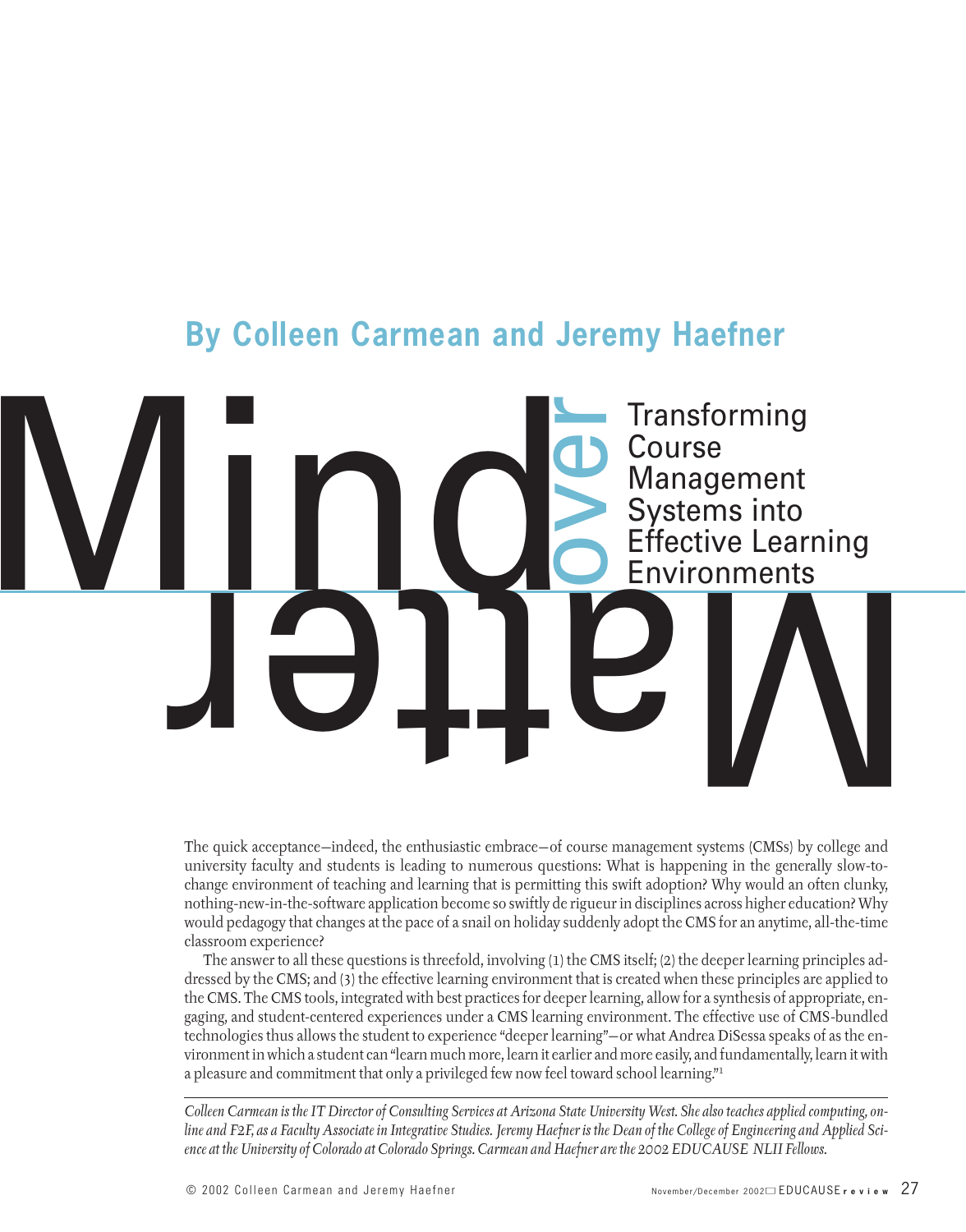

# **The CMS**

Perhaps, as critics claim, CMSs are implemented ineffectively more often than not, created for any number of "wrong" reasons: to dump content quickly into an online shell; to provide access to interactive assessment tools and grade-books; to make announcements easily; to respond to student pressure, peer pressure, and/or administrative pressure.2 Indeed, the concern over poor pedagogical or administrative decisions associated with CMS use is valid. Yet many cynics underestimate the passion of faculty to teach well, to sacrifice time and energy in the redefinition of teaching practices, and to attend to students' growing desire to learn actively and socially at any time.

Students choose a course for its intellectual content ("mind") and not for its classroom or system container ("matter"). CMSs do not provide a pedagogical platform any more than chalk, chairs, and tables provide the classroom learning experience. Students and faculty come to the classroom to learn and to teach, and they expect to find chairs when they arrive. Faculty never protest the pedagogical limitations of using the same chairs that are used in BIO 101. Whether faculty arrange the chairs to face forward or inward, whether they stand behind a podium or sit on a desk, whether they pick up chalk, use overheads, or incorporate flashy Power-Point slides—these choices come from individual pedagogical styles, personalities, cultures, and character.

**Students** choose a course for its intel**lectual** content and not **for** its classroom or system container.

A good teacher doesn't worry about loss of pedagogical choice to the chalk, chairs, and tables of the classroom. Neither does a good teacher simply turn pedagogy over to a CMS. Yes, the use of a CMS demands the adaptation of pedagogy. But no, the crucial adaptations are not about the color of the buttons. Critical choices involve which areas of the CMS to enable, which areas to add or relabel, how to set up the course, what to include, when to reveal, what features to disable, and where the faculty's own best practices fall in the balancing act between high-tech and high-touch. The choices belong to the individual faculty, not to the shell of a software application: "mind" over "matter." The value of these choices lies in knowing how a CMS is configured and populated. Without this knowledge, faculty limit the CMS to the one-size-fitsall, straight-out-of-the-box, default choices, many of which may make no sense when used together. For example, there may be no need to have both a "Course Documents" and a "Course Information" button on a site, but the faculty member would need to read the basic instruction manual to know how to turn off one of these buttons.

For many faculty, the look-and-feel consistency is not a distraction from the importance of content. Effective teaching exists not in the setting but in the content, the assignments, and the communication of their passion for the material. For these faculty, the standard CMS container is adequate. For others—those looking for customization and for a reframing of the pedagogical context of the course unique home-page banners, graphics, new buttons, and navigational links to external sites are available for use with little training or technology focus. In either case, whether a course makes use of only the most popular features of anytime access to the syllabus and assignments or incorporates all the tools and configuration choices into a rich and complex approach to new kinds of learning, it's clear that the CMS experience has captured the interest and imagination of students and faculty alike. For all, the true value of a CMS is in the umbrella access to technology tools and practices that allow effective teaching and engaged learning. As the students might say, "It's about the learning, stupid."

# **Deeper Learning Principles**

Advances in learning research have significantly enhanced the current understanding of learning. In our own effort to understand how today's CMS can be used to create rich learning environments, we focused on the following works: John D. Bransford, Ann L. Brown, and Rodney R. Cocking, eds., *How People Learn;* John Seely Brown, "Growing Up Digital"; Arthur W. Chickering and Stephen C. Ehrmann, "Implementing the Seven Principles"; Theodore J. Marchese, "The New Conversations about Learning"; and W. David Merrill, "First Principles of Instruction."3 These authors present their own theories for effective learning, but they all touch on several overlapping and important concepts. Using these concepts as a basis,4 we have developed a core set of deeper learning principles, as presented in Table 1.

Our principles are directed at what we call "deeper learning"—an engaged learn-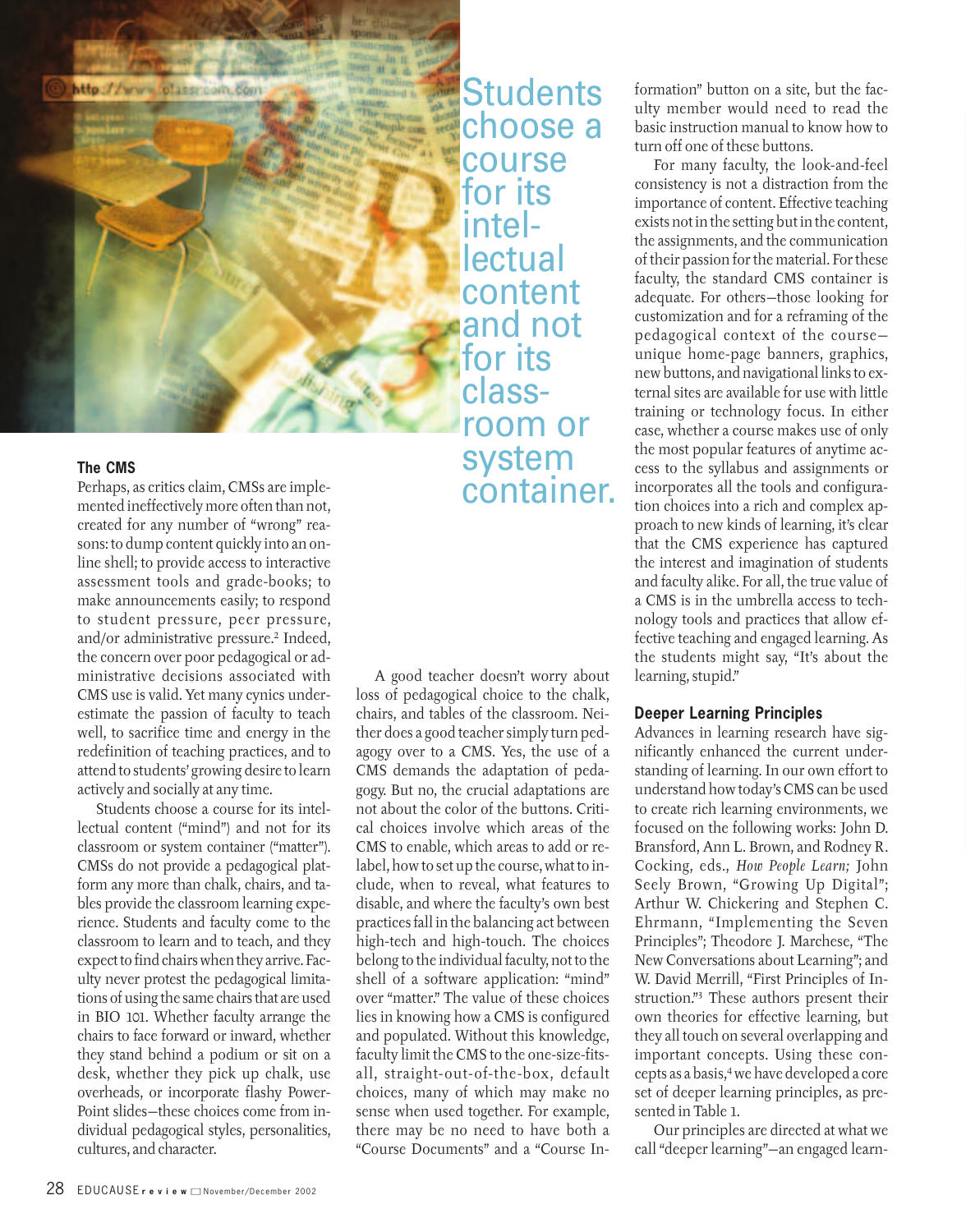# **Table 1. Deeper Learning Principles**

| <b>LEARNING IS</b> | WHEN                                                                                                                                                                                                                                                                                                                                                                                                                                                                                                               | <b>SUMMARIZED FROM </b>                                                                                                                              |
|--------------------|--------------------------------------------------------------------------------------------------------------------------------------------------------------------------------------------------------------------------------------------------------------------------------------------------------------------------------------------------------------------------------------------------------------------------------------------------------------------------------------------------------------------|------------------------------------------------------------------------------------------------------------------------------------------------------|
| Social             | It involves cognitive apprenticeship.<br>It promotes reciprocity and cooperation among students.<br>It offers prompt feedback.<br>It encourages contact between students and faculty.<br>It emphasizes rich, timely feedback.                                                                                                                                                                                                                                                                                      | Brown<br>Chickering and Ehrmann<br>Chickering and Ehrmann<br>Chickering and Ehrmann<br>Marchese                                                      |
| Active             | It is engaged in solving real-world problems.<br>It is intertwined in judgment and exploration.<br>It is situated in action.<br>It uses active learning techniques.<br>Practice and reinforcement are emphasized.<br>Involvement in real-world tasks is emphasized.                                                                                                                                                                                                                                                | Merrill<br><b>Brown</b><br><b>Brown</b><br>Chickering and Ehrmann<br>Marchese<br>Marchese                                                            |
| Contextual         | New knowledge builds on the learner's existing knowledge.<br>New knowledge is integrated into the learner's world.<br>Knowledge is applied by the learner.<br>New knowledge is demonstrated to the learner.<br>Students have a deep foundation of factual knowledge.<br>There is awareness that students come to the classroom with<br>preconceptions about how the world works.<br>Students understand facts and ideas in the context of a<br>conceptual framework.<br>Learning is concrete rather than abstract. | Merrill<br>Merrill<br>Merrill<br>Merrill<br>Bransford, Brown, and Cocking<br>Bransford, Brown, and Cocking<br>Bransford, Brown, and Cocking<br>Brown |
| Engaging           | It respects diverse talents and ways of learning.<br>It communicates high expectations.<br>It is done in high-challenge, low-threat environments.<br>It emphasizes intrinsic motivators and natural curiosities.                                                                                                                                                                                                                                                                                                   | Chickering and Ehrmann<br>Chickering and Ehrmann<br>Marchese<br>Marchese                                                                             |
| Student-Owned      | Students organize knowledge in ways that facilitate retrieval<br>and application.<br>Students take control of their own learning: noting failures,<br>planning ahead, apportioning time and memory to tasks.<br>It emphasizes time on task.<br>It emphasizes learner independence and choice.<br>It allows time for reflection.<br>It emphasizes higher-order thinking (synthesis and reflection).                                                                                                                 | Bransford, Brown, and Cocking<br>Bransford, Brown, and Cocking<br>Chickering and Ehrmann<br>Marchese<br>Marchese<br>Marchese                         |

ing that results in a meaningful understanding of material and content. This deeper learning experience occurs when learning is

- *social*;
- *active;*
- *contextual;*
- *engaging;* and
- *student-owned.*

Although deeper learning occurs with these five principles, they need not be present either all the time or all at once.

#### **The Effective Learning Environment**

By its very nature, the use of technology in the course experience allows a student to develop a different set of lifelong learning skills. Many campuses now have technology competencies built into their outcomes assessment, and the use of CMSs across the curriculum allows for the development of these skills from the moment a student learns to log in. File transfer, messaging, asynchronous messaging behavior, and drop-box features all build a student's sense of place in the world of technology. Although these features alone do not guarantee deep learning or technology literacy, how they are used relative to the deeper learning principles mentioned above can make the difference between a course that establishes an effective learning environment and one that does not.

#### *Deeper Learning Is Social.*

With a CMS, this category is very easy to quantify in deeper learning outcomes. An online world is social, anytime and all the time. The CMS container provides quick e-mail access to any and all students and the instructor. Announcements keep the students aware and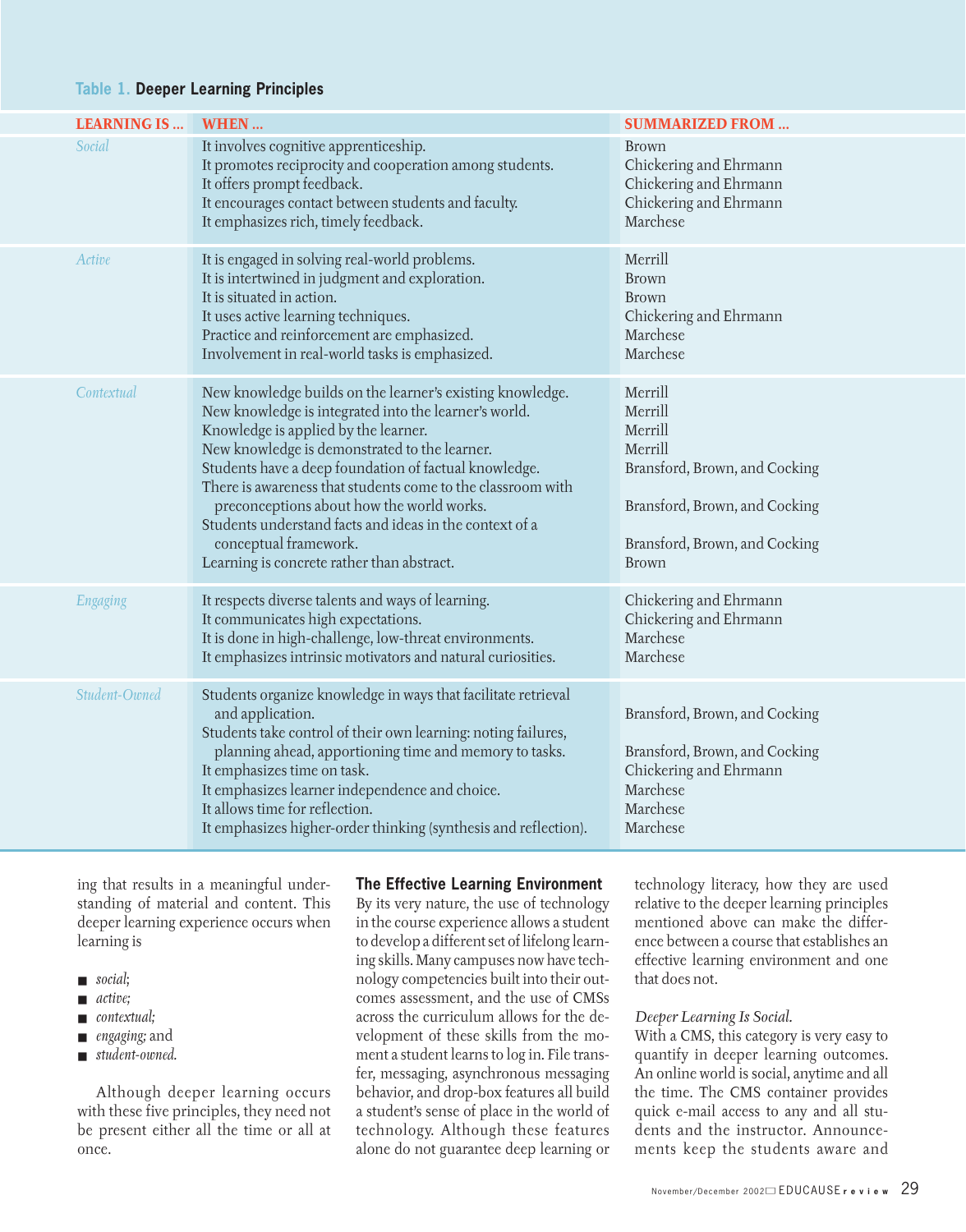up-to-date, whenever they entered the CMS and whenever they were ready and able to listen. Non-oral learners have a better chance of absorbing the information that often slips by them in the oral environment. Diverse learners, shy students, and reflective thinkers have new opportunities to post their views in the asynchronous environment of a CMS.

Students that need help at 2 A.M. the night before an exam often find such help online only moments after an e-mail is sent. The discussion board encourages peer-to-peer responses asynchronously and outside the classroom constraints. Discussion easily becomes many-tomany, as opposed to the instructor-led discussions often found in the classroom environment. As adept as faculty have become in facilitating rich classroom discussions, instructors are often surprised to observe the rich, complex, and independently motivated exchanges that happen without the "sage on the stage" leading the experience.

Virtual chat is used by a new generation of learners to communicate directly with their peers. CMS chat archives attest to the frequent and topical use of the space in late-night, peer-to-peer conversations, held within their own cultural framework.

Group functionality within CMSs allows the instructor to set areas for groups to collaborate in their learning experience. Closed discussions, drop box, and chat rooms can be enabled for students to come to the group projects and assignments online, in real time or asynchronously. Another lifelong learning skill working as a member of a team—becomes available asynchronously in the CMS environment.

Deeper learning is social, and the CMS provides a rich set of tools to accomplish social learning outcomes. Although John Seely Brown and Paul Duguid advocate face-to-face (F2F) activity as the ideal framework for social learning, practitioners like Carol Twigg point out the great social possibilities that online learning offers.5 Even John Seely Brown notes that the student who grew up "digital" sees technology as a social tool to support relationships and to help us "help each other, which is the very essence of social learning."6 Social learning can be asynchronous and anywhere, together and alone.

#### *Deeper Learning Is Active.*

A powerful example of active learning within the context of a CMS occurs with the use of the interactive assessment modules. Interactive testing allows for quick, meaningful feedback. Answers can be evaluated, responses can be delivered, and students can be directed to outside sources for better understanding. Students can receive immediate response to misconceptions and errors in critical thinking, as well as obtaining new information, evaluation, and understanding. Exams can be set for multiple-attempt allowances, for points or as preassessments of learning, and as tools to send students to outside sources for evaluation and response. Librarians are creating creative formative-assessment tools to provide hands-on information literacy evaluations from what were previously passive demonstrations and tours of online resources. Formative assessment through

**Diverse** learners, shy<br>,students and reflective thinkers have new opportunities to post their views in the asynchronous environment of a CMS.

interactive testing tools allows the creation of an active learning paradigm rarely seen in the physical classroom.

### *Deeper Learning Is Contextual.*

The principle that learning can be enhanced by having learners integrate new knowledge into their preexisting framework can be brought to life in the CMS. The instructor may use technologies that are already in use, but these technologies are leveraged through their integrated presentation in a CMS. An excellent example is the multimedia-enhanced, case study activity in which the instructor designs a project built around specific content. The use of sound and video clips to interview "players" allows the learner to see case content in a personified manner.

Real-world problem-solving activities are particularly enhanced through the CMS structure. Working from a welldesigned Web-based presentation of the problem, the instructor can break the problem apart for the student in a series of multimedia effects. An engine schematic can be "exploded" via a Flash demonstration, for example. Interactively, the student can explore how various components of the engine work separately and in conjunction with one another. The graphical representation builds on the student's preexisting knowledge of basic mechanics.

The use of hyperlinks to carefully chosen Web sites offers an example of an

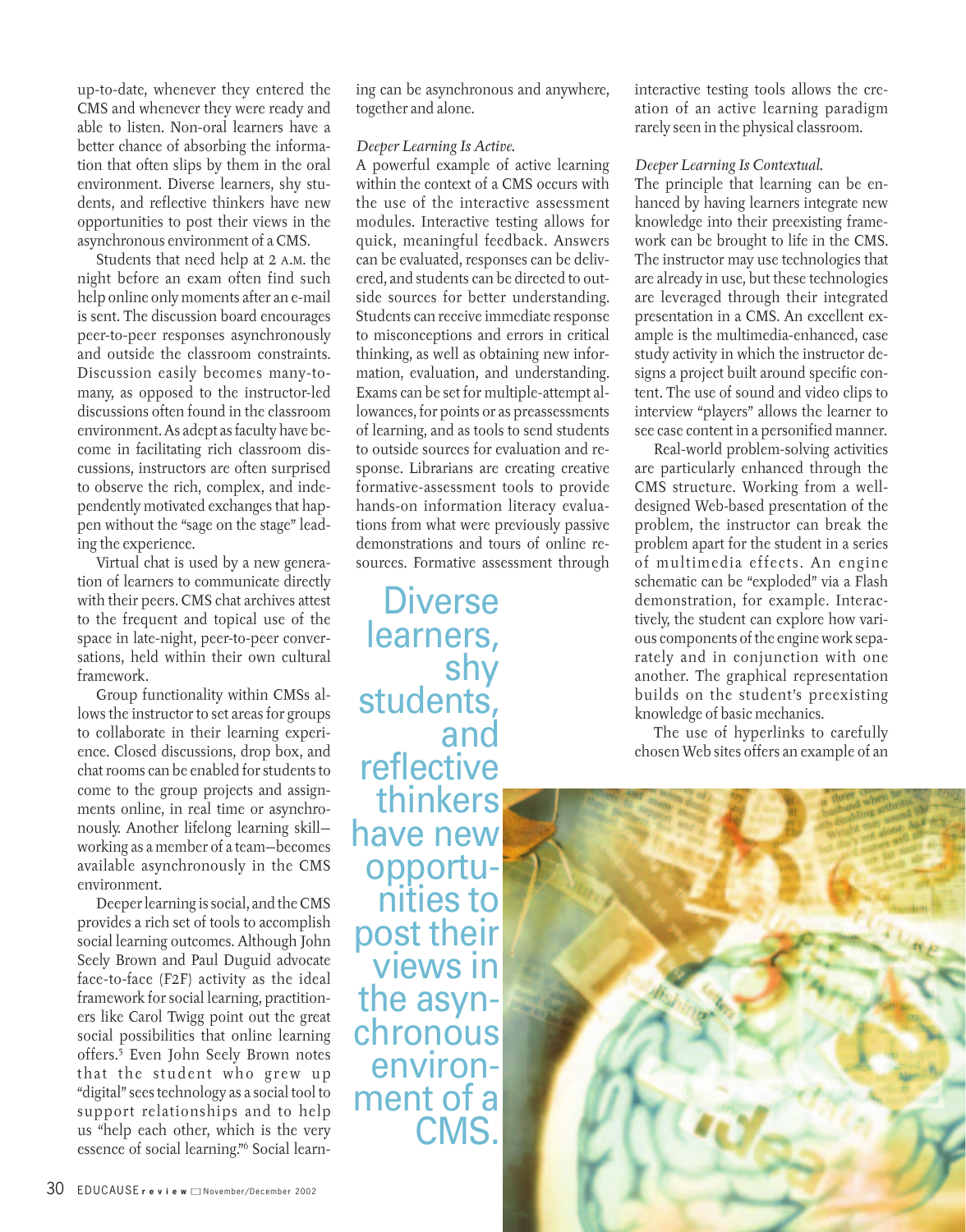

Some students are visual learners whereas others are more verbally oriented, and the CMS can offer learning opportunities for both kinds of students.

interface between contextual and social learning. By pointing to outside "experts" within a particular discipline and by developing the relevance of these sites to the material at hand, the instructor has married preexisting "scaffolding" to another social learning opportunity. Specifically, the instructor can enhance the use of such links by introducing them in the context of what the students have already studied. For example, within a CMS, a course on Chaucer may link to an assertion made by a scholar at another institution; the instructor could build an interesting essay activity for the students by having them defend or critique the assertion using the Chaucer works that they have read so far. In another example of how the use of outside Web links can be a contextual learning experience, the instructor could require students to construct their own annotated bibliography.

A final example of contextual learning in a CMS is a set of practices in which the learner organizes new knowledge. By requiring students to literally construct their own representations of the new knowledge and share those representations with the instructor or the rest of the class via the digital drop box, the instructor is forcing students to build their own scaffolding of understanding. Instructors can develop activities that ask students to design Web pages, for example, around the new information. Even deeper learning can occur when the instructor requires students to construct PowerPoint presentations or concept maps and to upload and share them via the CMS.7

# *Deeper Learning Is Engaging.*

The CMS metaphor particularly shines as a way of encouraging student engagement. For example, the CMS can readily accommodate diverse learning styles by allowing students to access the CMS asynchronously (twenty-four hours a day, seven days a week). If the instructor chooses to include synchronous practices (chat rooms, real-time lectures), then yet another learning style is addressed. In addition, some students are visual learners whereas others are more verbally oriented, and the CMS can offer learning opportunities for both kinds of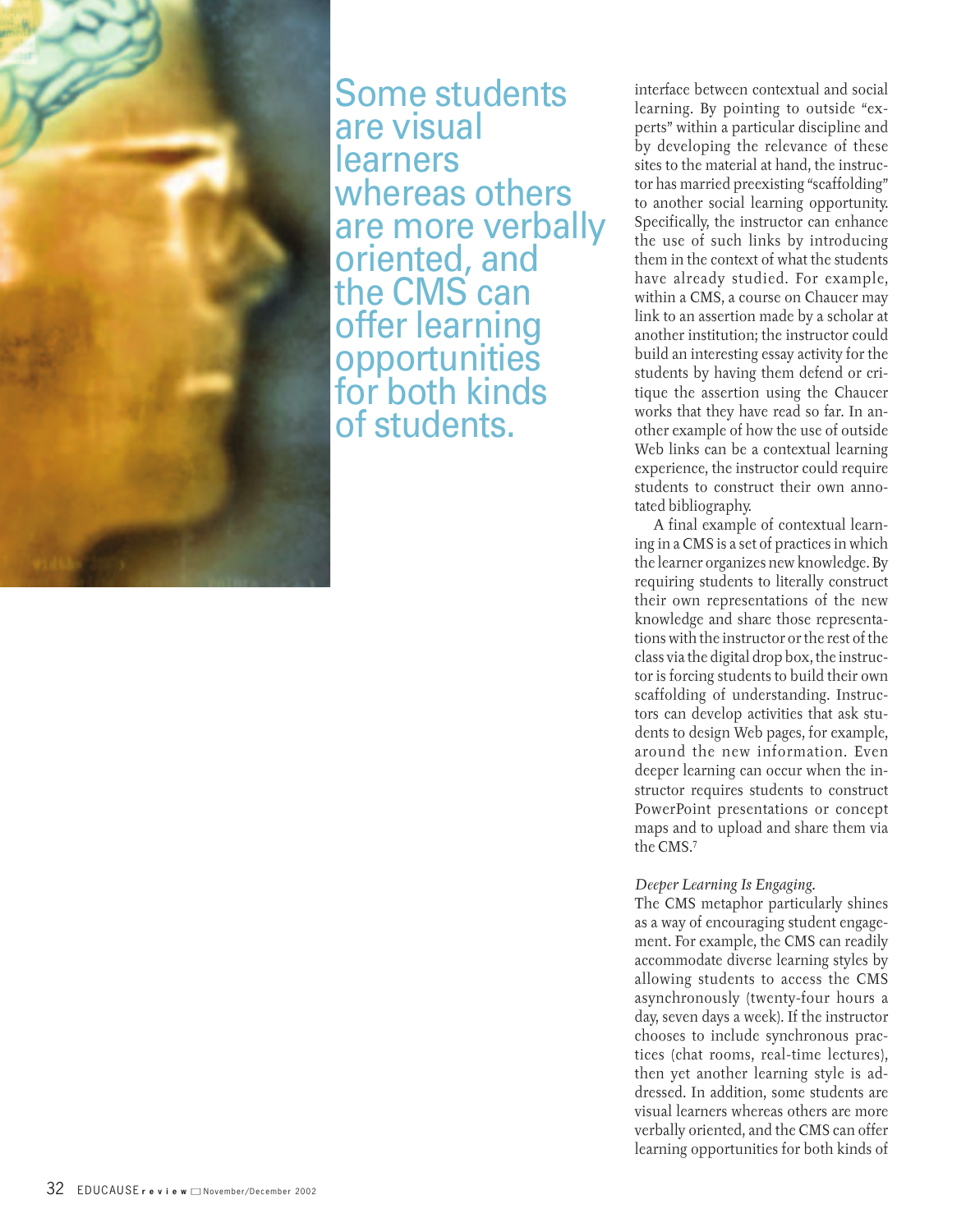students through the use of multimedia (text, sound, graphics, video).

Students can also become more engaged simply by having access to a greater volume of diverse course materials, and the CMS is particularly adept at handling a large volume of course materials such as lecture notes, multimediaenhanced case studies, discussion boards, live chat rooms, shared drop boxes for group projects, links to outside Web sites, formative student-learning assessment quizzes, and interactive computer-based training.

Finally, student engagement is increased when the instructor uses a CMS to promote self-discovery of course material. Via the Web, connected to Google and electronic library resources, students can find other ways of knowing, other resources that address what the student doesn't know and doesn't understand. Students can also see the immediate value to them when they are asked to construct Webliographies or to design their own working electronic circuits. Independent learners are more engaged learners.

*Deeper Learning Is Student-Owned.*

Learning happens when students choose to learn. Neither the instructor nor the tool can make this happen, but the possibility must be nurtured and encouraged.

With more and more students working more hours, raising children, and balancing responsibilities far removed from campus life, anytime-anywhere learning allows them to come to the learning table whenever and wherever they choose instead of only when the class schedule dictates. It extends the possibility of time on task, an important factor in many learning theories, and it increases choice. The richness of the asynchronous discussion boards attests to the desire of many students to engage in thoughtful learning, collaboration, and questioning at all hours of the day and night.

Ownership can also be fostered through increased access to independent learning resources. Hyperlinks, search engines, online library resources, and extended course-content resource sites make the vast array of related learning resources available to students in moments. Ownership is fostered by a student's ability to seek answers quickly. Online resources encourage resourcefulness and independent learning.

Deeper learning requires student ownership, which can be fostered through access to online resources and through the anywhere-anytime focus on content, discussion, reading, reflecting, and learning.

# **Summary**

We have synthesized various theories on learning into five core deeper learning principles: deeper learning is *social, active, contextual, engaging,* and *student-owned*. When well-constructed practices around these deeper learning principles are used within a CMS, incredibly robust and effective learning environments are created. For instance, the use of a discussion board in an asynchronous CMS is a combination of both the social and the engaging learning principles, and the result is a powerful opportunity not only to engage the student with the social